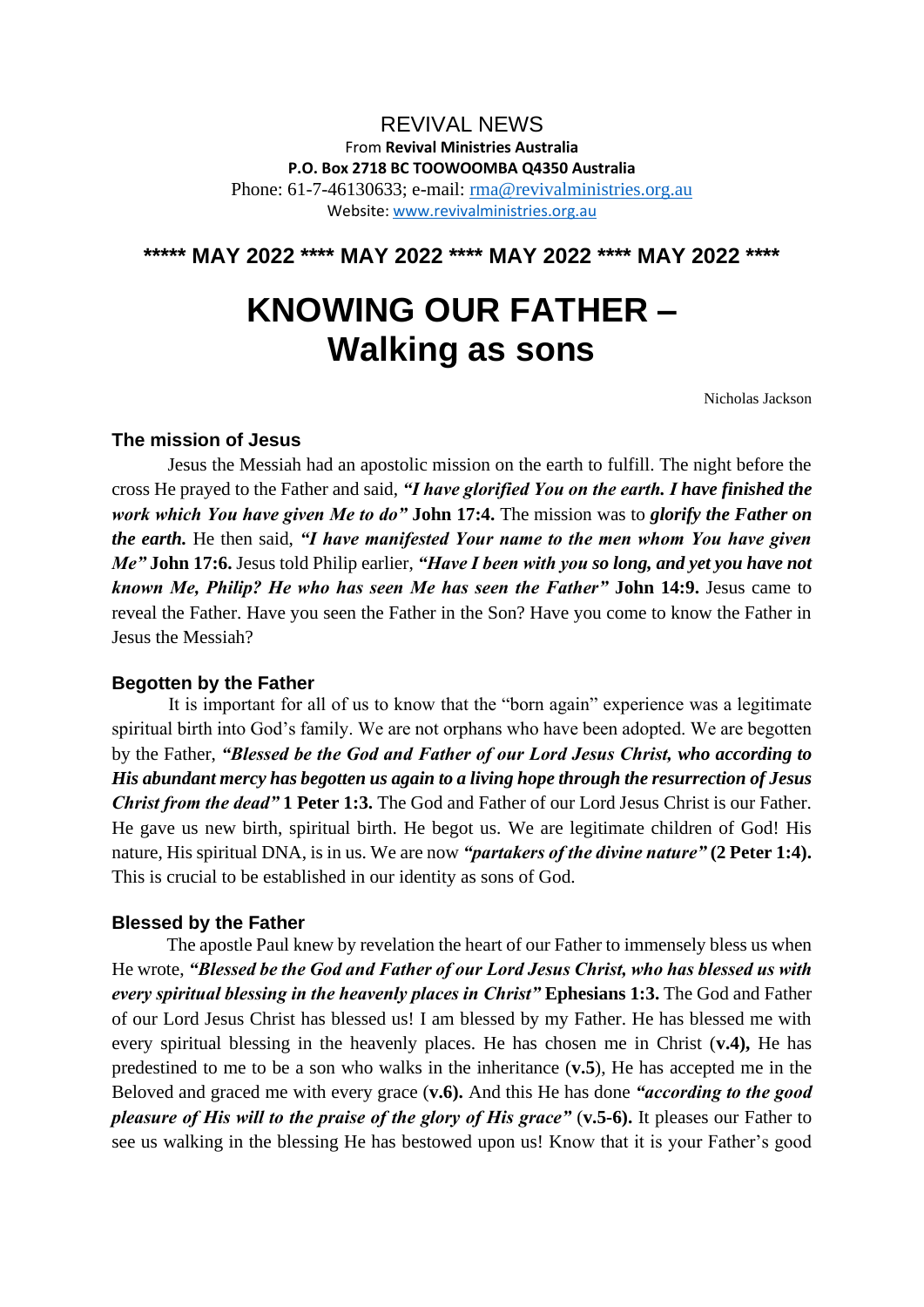pleasure to bless you – read **Ephesians 1:3-14** to see the extent of the spiritual blessings He has given us and let these be your portion!

### **Father of mercies**

The apostle Paul shared with the Corinthian church about the troubles, tribulations and suffering he and his team experienced and was able to acknowledge, *"Blessed be the God and Father of our Lord Jesus Christ, the Father of mercies and God of all comfort"* **2 Corinthians 1:3.** Our Father is a *Father of mercies and God of all comfort!* These *mercies*  are to be a characteristic of His sons as we are to *"put on tender mercies"* **(Colossians 3:12)**  and respond to the *"mercies of God"* by presenting *"your bodies a living sacrifice, holy, acceptable unto God, which is your reasonable service"* **Romans 12:1.** These *tender mercies*  are the kind acts of care and attention to our needs and consolation in our troubles. We have a good Father who is full of mercy and kindness towards us in all of our affliction, taking care of us and attending to our wounds. Jesus exhorts and commands us to *"therefore be merciful, just as your Father also is merciful"* **Luke 6:36.**

#### **Father of Lights**

 The apostle and brother of the Lord, James, tells us, *"Do not be deceived, my beloved brethren. Every good gift and every perfect gift is from above, and comes down from the Father of lights, with whom there is no variation or shadow of turning"* **James 1:16-17.** He is called here the *Father of lights!* Paul the apostle calls us *"sons of light and sons of the day"*  **(1 Thessalonians 5:5)** and also says that we are to be *"children of God without fault in the midst of a perverse and crooked generation, among whom you shine as lights in the world"*  **Philippians 2:15.** 

As the *Father of lights* He never changes. Jesus commanded us to *"let your light so shine before men that they may see your good works and glorify your Father in heaven"*  **Matthew 5:16.** Jesus is the *"Light of the world"* **(John 8:12).** Jesus the Messiah never changes, *"Jesus Christ, the same yesterday, today and forever"* **Hebrews 13:8.** He is the one who manifests His Father's name and character – as we are also called to do. Do not hide His works. Let them shine. Jesus said, *"the Father, who dwells in Me, does the works"* **John 14:10.** It is now *"God who works in us to will and to do according to His good pleasure"*  **Philippians 2:13.** As our Father shines and stands out, so now as His sons we are to shine and stand out for the world to see so that our Father is glorified!

#### **Giver of every good and perfect gift**

 James also wrote about the *Father of lights* that *"Every good gift and every perfect gift is from above, and comes down from the Father of lights"* **James 1:17.** Jesus told us that even earthly, human, fathers know how to give good gifts to their children, *"how much more will your heavenly Father give the Holy Spirit to those who ask Him!"* **Luke 11:13.** Our Father is the Giver of every good and perfect gift. He gives the Holy Spirit to those who ask Him and then all the gifts of the Spirit become available to us (**1 Corinthians 12:8-10**). We are to *"pursue love and desire spiritual gifts"* **1 Corinthians 14:1.** Our Father wants us to desire His gifts and ask for them! As these gifts are used by His sons He is glorified and people come to know the power of God, and the Father is revealed in the Son, Jesus.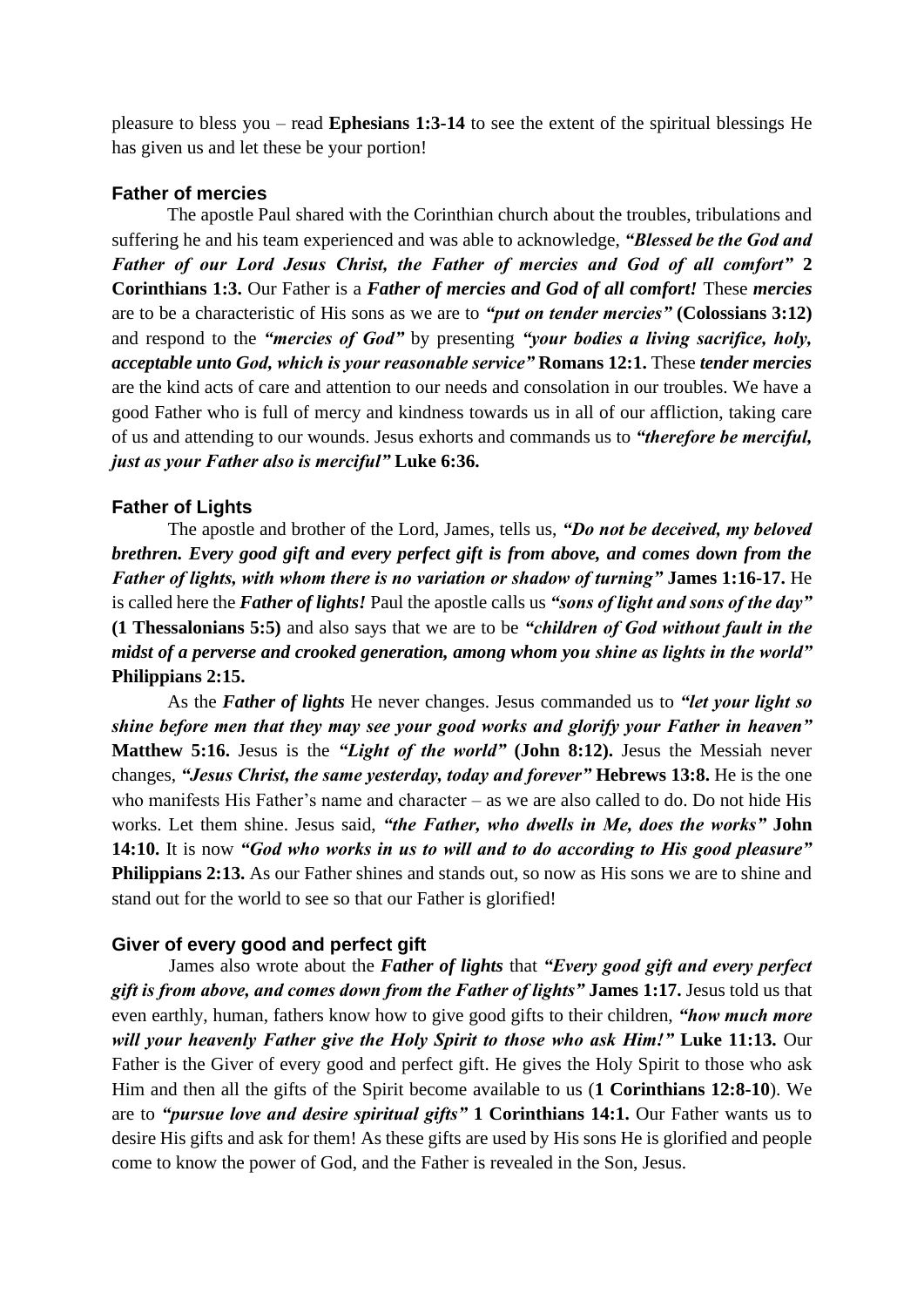#### **The Father of our spirits corrects and chastens His sons**

 In the book of **Hebrews** God is referred to as the *Father of spirits* when the writer says, *"Furthermore, we have had human fathers who corrected us, and we paid them respect. Shall we not much more readily be in subjection to the Father of spirits and live?"* **Hebrews 12:9.** The *Father of spirits* does this *"that we may be partakers of His holiness"* **Hebrews 12:10.** Our Father is the *Father of spirits* who disciplines and chastens us in and by the Spirit. He puts deep conviction in us that we *"might yield the peaceable fruit of righteousness"*  **Heb.12:11.** We as sons are to *"serve with our spirits in the gospel of His Son"* **Romans 1:9.**  We are to be submitted to the *Father of our spirits* and *"worship God in the Spirit, rejoice in Christ Jesus, and have no confidence in the flesh"* **Philippians 3:3.** As sons we are *"led by the Spirit of God"* (Romans 8:14), yielding ourselves to His leading and correction!

#### **The Perfect Father**

 Jesus taught His disciples, *"Therefore you shall be perfect, just as your Father in heaven is perfect"* **Matthew 5:48.** We have a perfect Father! He is perfect in all of His ways. *"He has not dealt with us according to our sins...as a father pities his children, so Yahweh pities those who fear Him...He remembers that we are dust"* **Psalm 103:10, 13-14.** The word *perfect* means: *complete, sound, whole and mature.* This is who our Father is. Jesus taught us that we should *"love your enemies, bless those who curse you, do good to those who hate you, and pray for those who spitefully use you and persecute you, that you may be sons of your Father in heaven"* **Matthew 5:44-45.** This is what makes our Father perfect and complete.

When we manifest these qualities we show ourselves to be sons of our Father. Jesus, as the Son of God, perfectly manifested this and showed us the Father when on the Cross He said of His persecutors, *"Father, forgive them, for they do not know what they do"* **Luke 23:34.**  Stephen manifested that he was a son of God when he said of those who were murdering him for his witness of Jesus, *"Lord, do not charge them with this sin"* **Acts 7:60.** So, *be perfect just as your Father in heaven is perfect.*

#### **The Mystery of God**

 The apostle Paul expresses his great struggle for us to come to *"all riches of the full assurance of understanding, to the knowledge of the mystery of God, both of the Father and of Christ"* **Colossians 2:2.** It is in Christ, we know the Father. Jesus reveals the Father. It is what He came to do! The *"only begotten Son, who is in the bosom of the Father, He has declared Him"* **John 1:18.** God is the *God and Father of our Lord Jesus Christ!* Jesus is the Way to know the Father and He brings us into this awesome *"fellowship with the Father and with His Son, Jesus Christ"* **1 John 1:3.** 

There is a deep revelation growing in His sons. It is a revelation of the Father that enables us to walk as sons. Jesus said that if we would love Him and keep His word, *"then My Father will love you and We will come and make Our home with you"* **John 14:23.** We become the home, the abode and dwelling, of the Father and the Son, revealing the mystery of God to the world! By abiding in the doctrine of Christ we have *"both the Father and the Son"*  **2 John 9.** Sons glorify and manifest the Father. Christ in us glorifies our Father in heaven!